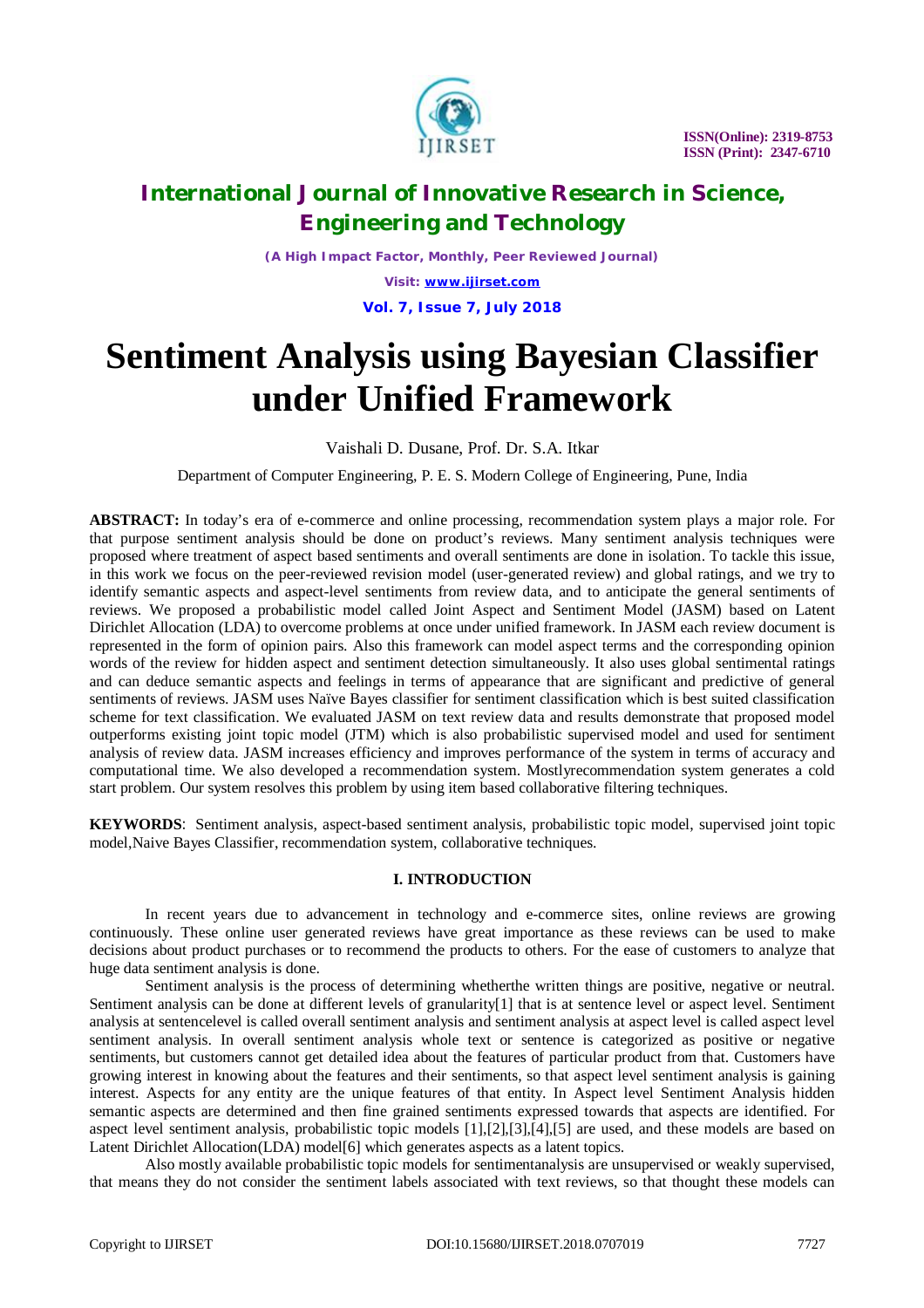

*(A High Impact Factor, Monthly, Peer Reviewed Journal)*

*Visit: [www.ijirset.com](http://www.ijirset.com)*

### **Vol. 7, Issue 7, July 2018**

capture the aspects these models cannotpredict overall sentiments from text review data[1]. For this purpose supervised probabilistic topic model, JASM is used for sentiment analysis, which considers ratings associated with text reviews.

Sentiment classification is a special task of text classification in which text is classified according to the sentimental polarities of opinions. There are different methods for sentiment classification that classifies text and their features. As a part of proposed work, instead of using normal linear model, Naïve Bayes Classifier[7] is used for classification in joint aspect and sentiment model(JASM). Naive Bayes is probabilistic supervisedclassifier which improves classification performance by removing the irrelevant features. So that Naive Bayes is great choice for text classification. Also as a part of proposed work recommendation system[8] is developed based on the results of sentiment analysis. Often recommendation system suffers from cold start problem that means if there is entry of new user or new product in the system, about which system does not have previous information, system cannot generate recommendation results properly. So to resolve this problem item based collaborative filtering technique[9] is used.

For this work, user generated data of text reviews and ratings about mobile phones from Amazon website are used to evaluate the system.

### **II. REVIEW OF LITERATURE**

Sentiment analysis of review data is gaining interest in recent years, as it is essential for getting the exact opinion of people about particular product. Many methods which were proposed and used for this purpose. Accuracy, efficiency, reliability and computing time of the systems are the main concerns considered in the study of the sentiment analysis of reviews.

Many supervised and unsupervised methods and different joint topic models are proposed for sentiment analysis of review data.

Sentiment analysis or opinion mining is the field of study in which opinions, emotions and attitudes of people, sentiments and evaluations towards products, services, organizations, individuals, issues, events, topics, and their attributes are analyzed from written languages. sentiment analysis is important research area in NLP, data mining and web mining.

Previously aspect level and overall sentiment analysis tasks are done in isolation but if we carefully design unification model for all sentiment analysis tasks then these tasks can support each other. This concept was proposed by ZhenHai, et.al[1] using supervised joint aspect and sentimentmodel(SJASM). In this model probabilistic joint aspect andsentiment framework based on LDA is used for detection of aspects and their orientation. And on the top of this framework supervised learning layer is constructed which relies on normal linear model that gives overall rating response for the reviews. This model achieves higher accuracy than all models mentioned above.

Also Z. Hai, et.al[2]shows that in sentiment analysis overallsentiment analysis is important task but it does not give detailed information about features of entity. For that purpose aspect based sentiment analysis for review data is performed, also most helpful reviews are selected based on aspect based review utility score.

For quick understanding of user about the opinions from huge collection of reviews, aspects, sentiment polarities and relation between them plays important role. For that purpose S.Kim, et al[3] presented a hierarchical aspect sentiment model(HASM) which discovers a hierarchical structure of aspect-based sentiments from unlabeled online reviews. In HASM, tree structure is used whose root represents an aspect and the children represent the sentiment polarities associated with it. Bayesian non parametric model, recursive Chinese Restaurant Process (rCRP) are used to extract both the structure and parameters of the tree.

As supervised learning models are not portable to other domain so that C.Lin and Y. He[4],[10] introduced weakly unsupervised joint sentiment/topic model(JST). JST recognizes sentiment and topic at the same time from text. This model is highly portable to other domain. But this model do not considers the overall ratings of reviews so it can not directly predict overall sentiments for reviews. Also A Reverse-JST which is re-parameterized version of the JST model is studied. This model is obtained by reversing the sequence of sentimentand topic generation in the modeling process. Without a hierarchical prior JST is equivalent to Reverse-JST, but when sentiment priors are added, JST performs consistently better than Reverse-JST.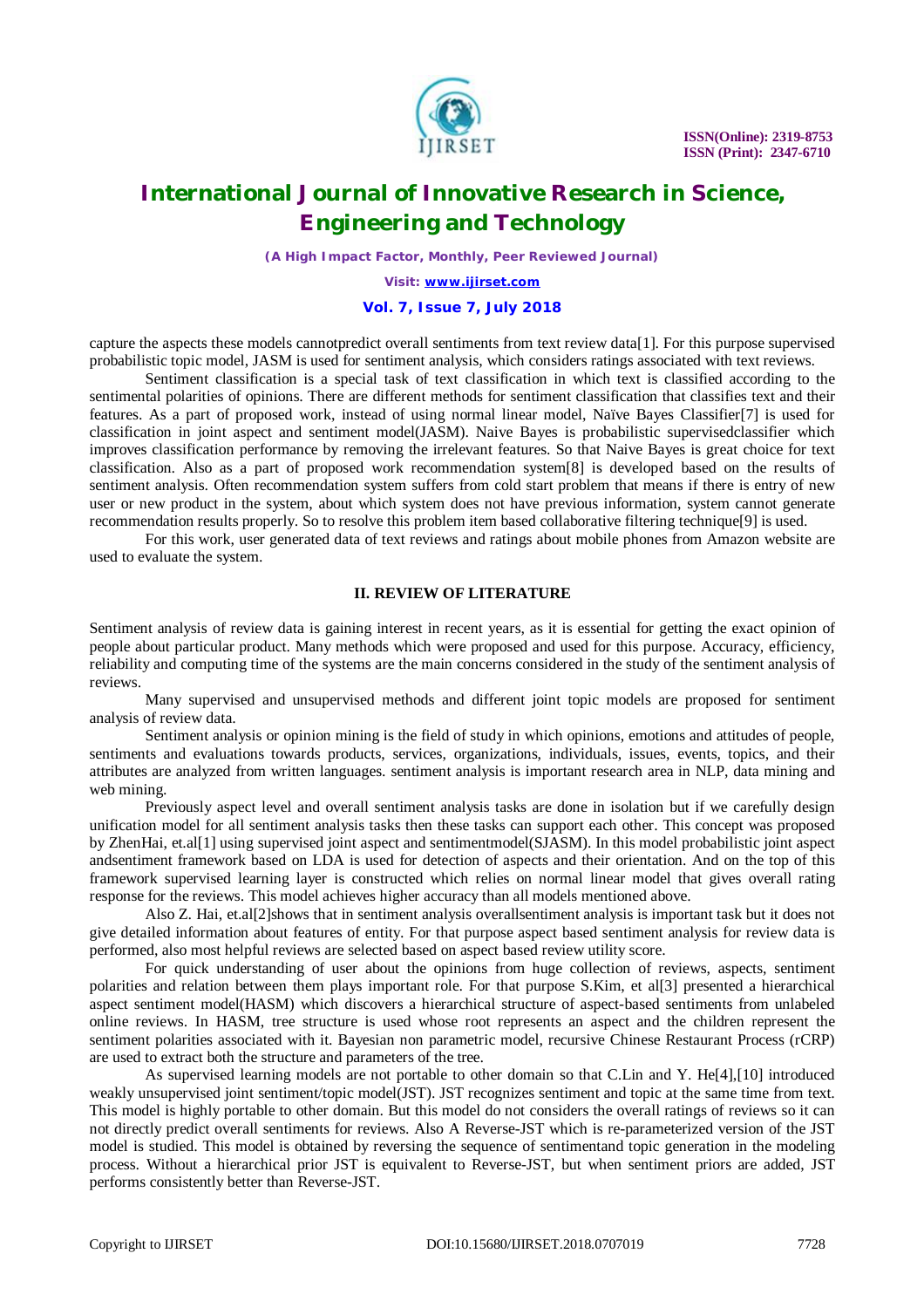

*(A High Impact Factor, Monthly, Peer Reviewed Journal)*

*Visit: [www.ijirset.com](http://www.ijirset.com)*

#### **Vol. 7, Issue 7, July 2018**

Y.Jo and A.H.Oh[5] shows that as many reviews are availablein the format of plain text so we cannot get the detailed information about these text, for this purpose Sentence- LDA(SLDA), a probabilistic generative model is proposed that assumes all words in a single sentence are generated from one aspect, after that SLDA is extended to Aspect and Sentiment

Unification Model(ASUM), which considers aspects and sentiments together for modelling sentiments towards different aspects. We get the pair of aspect and sentiment from ASUM.

D.M.Blei, et.al[6] introduced latent Dirichlet allocation(LDA) model which is generative and probabilistic model for collections of discrete data that extracts topics or features from that data. So that LDA is the base for different probabilistic joint topic models which are used for sentiment analysis.

M.S.Mubarok[7] shows the importance of Naive BayesClassifier for the classification process of sentiment analysis. Naive Bayes is probabilistic supervised classifier which improves classification performance by removing the irrelevant features. So that Naive Bayes is great choice for text classification.

We can Build Recommendation System based on the results of sentiment analysis. F.O.Isinkaye, et.al[8] introduced different methods for that purpose. Often Recommendation System suffers from cold start problem, so to resolve this problem item base collaborative filtering technique is used which was introduced by BardulSarwar, et.al[9].

B.Liu[11] defines the problem of sentiment analysis andintroduces various techniques for that at different levels of granularity.

For extracting the sentiments from text M.Taboada, et all 12 presented a lexicon-based approach. In this method Semantic Orientation CALculator(SO-CAL) is used for polarity classificationtask.

To solve the review data analysis problem called LatentAspect Rating Analysis(LARA), H. Wang, et al[13] proposed a probabilistic rating regression model. In this model detailed analysis is performed on review data at the level of topical aspects and can support aspect opinion summarization, entity ranking based on aspect ratings, and analysis of reviewers rating behavior.

Online reviews are often come with numerical ratingsprovided by users for a set of service or product aspects. For that I.Titov and R. McDonald[14] proposed statistical model which is able to discover corresponding topics from text. This model achieves high accuracy using opinion ratings which are provided by users. This approach is simple and can be used in many applications where sequential data is considered.

David M. Blei, et.al[15] introduces Supervised latent Dirichletallocation(sLDA) which is a statistical model based on LDA. The model has variety of response types. In this model maximum-likelihood procedure is derived for parameter estimation. SLDA is used to predict response values for new documents. This model was useful for labelled documents.

Rahman and Wang[16] proposed a Hidden Topic SentimentModel(HTSM) to capture topic coherence and sentiment consistency in text review document for extracting aspects and corresponding sentiment polarities.

To perform overall sentiment analysis of blogs or reviews,P. Melville, et.al[17] presented a unified framework in which background lexical information is used in supervised text classification model.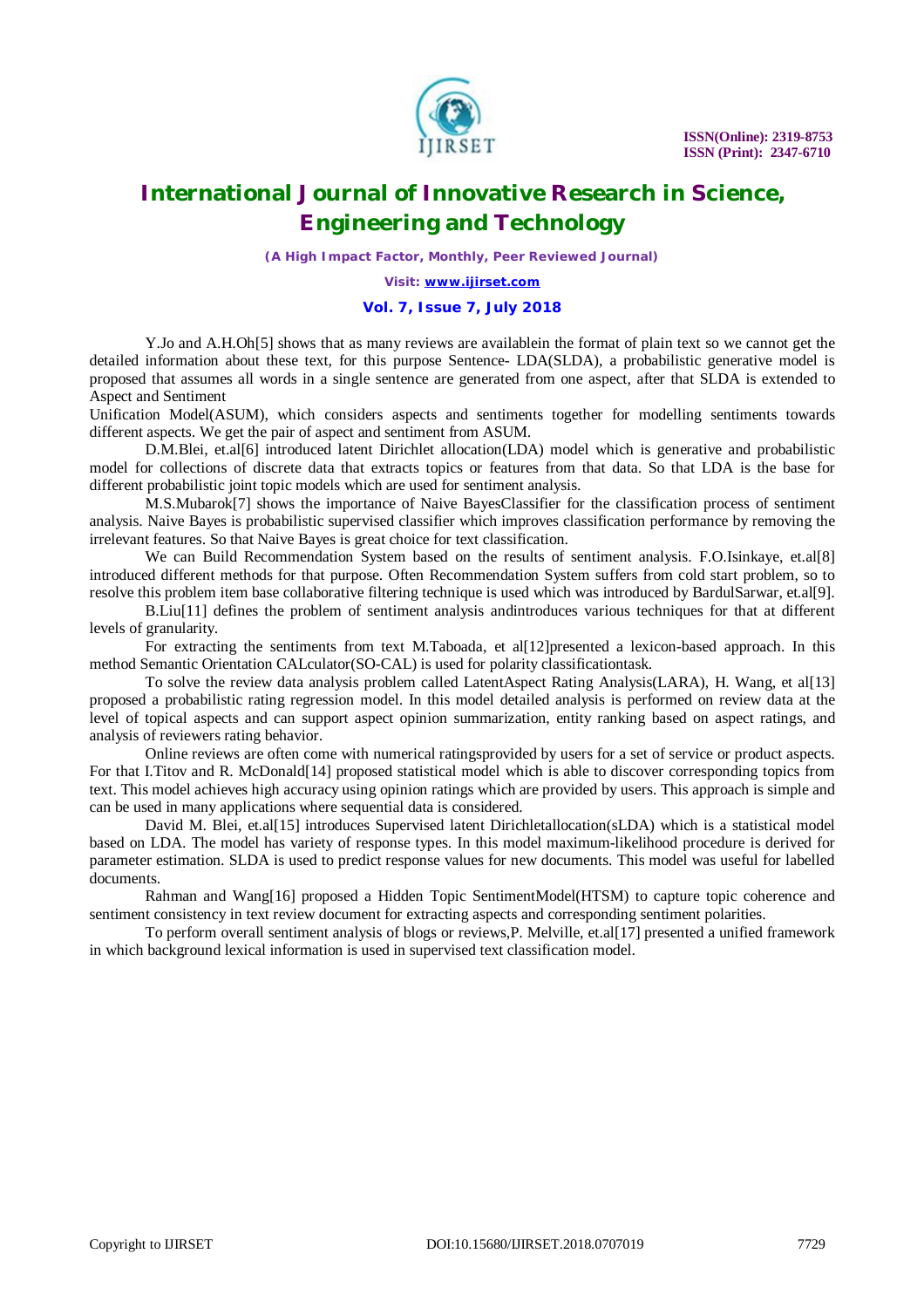

*(A High Impact Factor, Monthly, Peer Reviewed Journal)*

*Visit: [www.ijirset.com](http://www.ijirset.com)*

#### **Vol. 7, Issue 7, July 2018**

### **III. SYSTEM ARCHITECTURE / SYSTEM OVERVIEW**



Fig. 1. Block Diagram of Proposed System

### **A. System Overview**

As main purpose of this work is, to use classifier which willincrease efficiency and accuracy of sentiment classificationtask and to decrease computational time of sentiment analysis.

As shown in Fig.1 the new classification technique is Naïve Bayes classifier. There are three modules in the JASM systemviz aspect and feature extraction, sentiment classification anddevelopment of recommendation system.

**1) Aspect and feature extraction**: For this purpose LDAbased probabilistic joint aspect and sentiment framework isused. Firstly data of user generated text reviews and ratingsfor mobile phones are given as an input to the system. Preprocessingis done on that data. In pre-processing we parsedall data using Stanford parser. Also punctuation marks andstop-words are removed.Aspects, orientations and opinion pairs are the parametersfor JASM model and these parameters are computed based onsamples obtained via the collapsed Gibbs sampling method.

For aspect detection, first hidden semantic aspects are drawnfrom review documents according to document specific aspectdistribution. Then sentiment orientations on the respective aspects are drawn on the basis of per document aspect specificsentiment distribution. Finally opinion pairs which containsaspect terms and corresponding opinion words are generatedbased on aspect and sentiment specific word distribution.

In this way we get aspects their orientations and opinionpairs(aspect term, opinion word) from LDA based model.

**2) Classification**: In existing joint topic model(JTM), supervisedlearning layer was used for text classification taskwhich is based on normal linear model.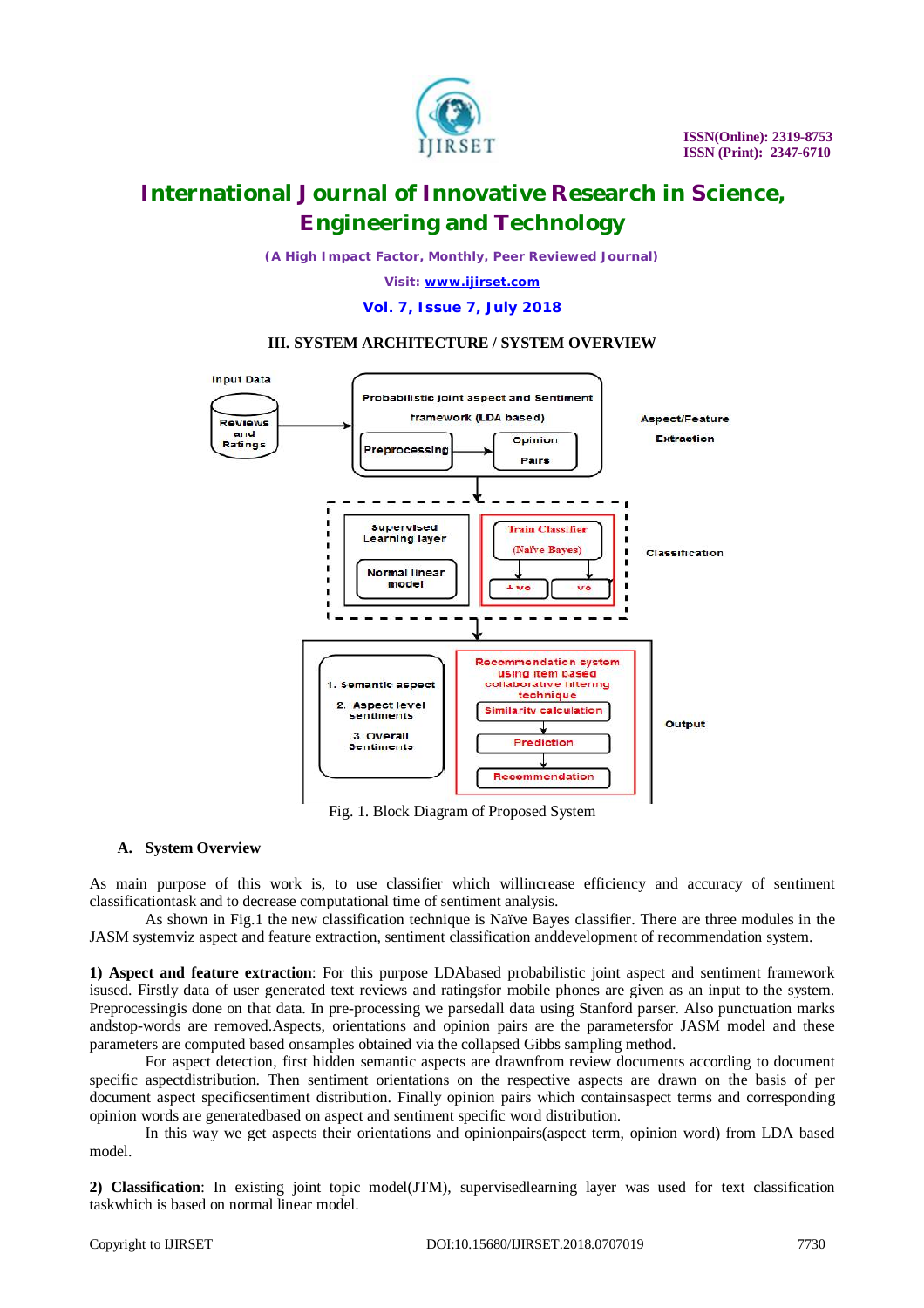

*(A High Impact Factor, Monthly, Peer Reviewed Journal)*

*Visit: [www.ijirset.com](http://www.ijirset.com)*

#### **Vol. 7, Issue 7, July 2018**

As a proposed work Naive Bayes classifier is used for thispurpose. In naive Bayes classifier, calculation of posteriorprobability for each class is done using Naive Bayesianequation. The class having highest posterior probability is consideredas the result of prediction. By using this classificationtechnique, performance of the sentiment classification task andoverall system increases.

**3) Recommendation System**: Output of the sentiment analysisis used to build the recommendation system. But as weknow recommendation system generates a cold start problem.

If there is an introduction of new users or new items in system,it can cause the cold start problem, because there will be insufficientdata on these new entries for recommendation systemto work accurately. In order to make appropriate recommendationsthere should be sufficient information about new entries.So to remove this problem item based collaborative filteringtechnique is used, that will predict good recommendations tothe users.

In item based collaborative filtering technique similaritybetween items is calculated by using cosine similarity measureand then most similar items are selected according to that.

Prediction is computed using weighted sum technique and thenoutput interface is generated in terms of prediction. Finallyrecommendation is done according to results of prediction.

In this way Aspects and features are extracted usingLDA based model and text classification is done byusing Naive Bayes classifier. Also recommendation systemis implemented which does not generates a cold start problem.

#### **B. Mathematical Model**

Here S is the System having,

$$
S = \{I, O, F\}
$$

where,

I= Text Reviews and Ratings for mobile phones O= Semantic aspects, Aspect-level sentiments, Overall sentiments  $F = \{f_1, f_2, f_3\}$ 

where, f1=Probabilistic joint aspect and sentiment framework, f2=Naive Bayes Classification, f3=Item based collaborative filtering

f1 is Probabilistic joint aspect and sentiment framework

$$
f_1 = \{I_{f1}, O_{f1}, F_{f1}\}
$$

where,

If1= Text reviews

Of1= Aspects, Orientation, Opinion pairs

Ff1= Calculation of parameters of the JASM model on the basis of samples obtained via the collapsed Gibbs sampling method.

f2 is Naive Bayes classification

$$
f_2 = \{I_{f2}, O_{f2}, F_{f2}\}
$$

where, If2= Class information Of2= Indexed Data

$$
F_{f2} = P(c|x) = \frac{P(x|c)P(c)}{P(x)}
$$
.................(1)

where,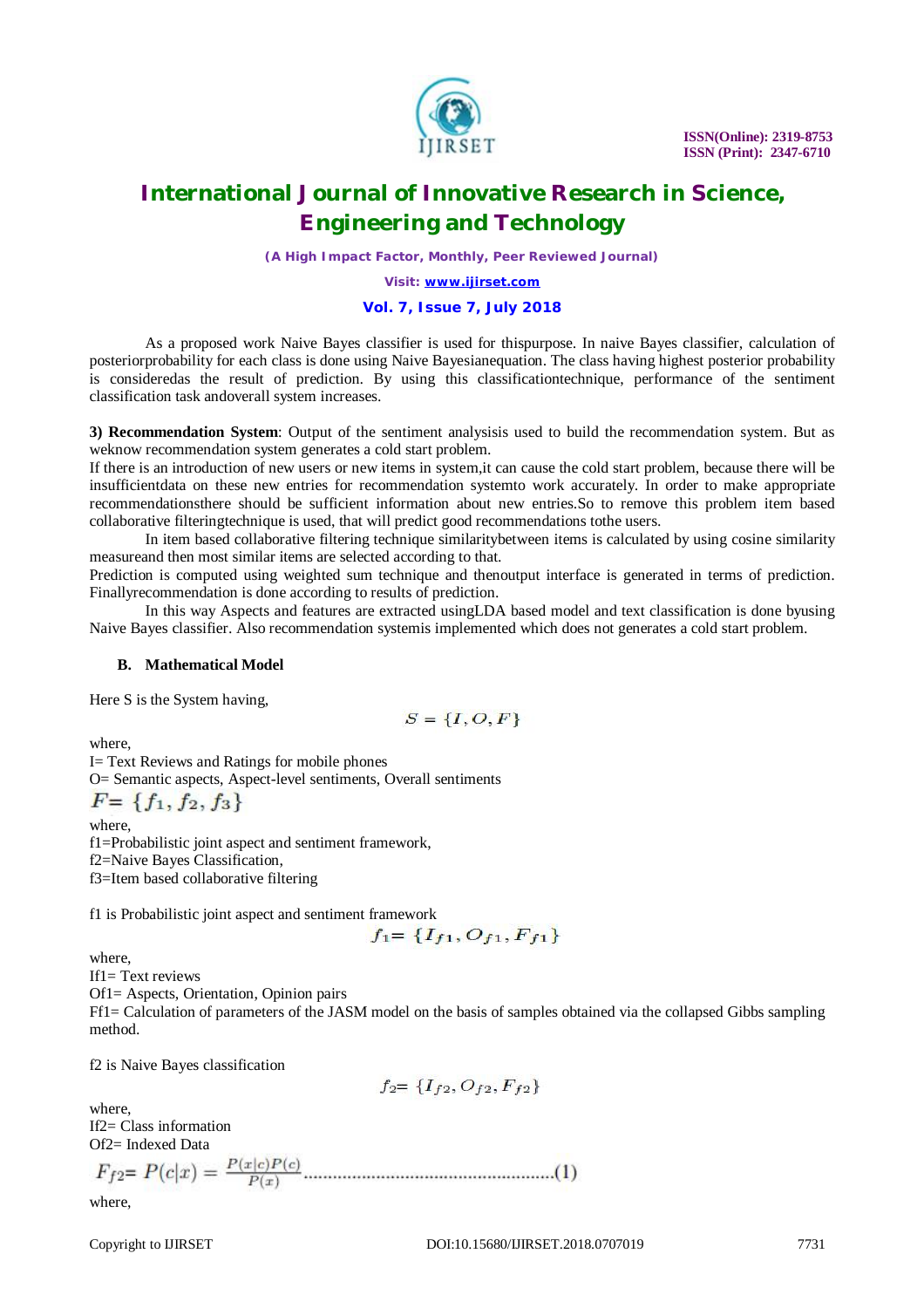

*(A High Impact Factor, Monthly, Peer Reviewed Journal)*

*Visit: [www.ijirset.com](http://www.ijirset.com)*

#### **Vol. 7, Issue 7, July 2018**

 $P(c|x)$  is the posterior probability of class (c, target) given predictor (x, attributes).  $P(x|c)$  is the likelihood which is the probability of predictor given class. P(c) is the prior probability of class.  $P(x)$  is the prior probability of predictor.

f3 is Item based collaborative filtering

$$
f_3 = \{I_{f3}, O_{f3}, F_{f3}\}
$$

where, If3= Ratings table Of3= Output interface Ff3 are, **Cosine similarity,**

**Weighted Sum technique**,

where,

i,j are two item vectors. Pu,i is prediction on an item i for user u. . Si, j is similarity between items i and j... N is list of N items. R Rating given by user u.

#### **IV. SYSTEM ANALYSIS**

**1) Dataset Information**: Here, we created the dataset byusing user generated reviews and ratings for different mobilephones from Amazon website and it is used as a input toJoint Aspect and Sentiment Model(JASM). These all reviewsare in text format.

**2) Software and Hardware Requirements**: For theimplementation of this system we use 1GB and more RAM,1.1 GHz speed and 20GB Hard Disk. The Intel-CORE i3 andabove processor can be used. We used Windows 7 operatingSystem with Java version 1.8. Eclipse environment is used for system development.

This work is useful for improving the quality of theproduct to fulfill the customer's requirements. Also betterrecommendations can be provided to customers.

**3) Performance Parameters**: Two parameters are used to measure the performance of the sentiment analysis system.

**1) Accuracy**: Accuracy measures the proportion of thesentiment labels which comes with the overall ratings,that are predicted correctly in results, is defined as,

$$
A = \frac{1}{n} \sum_{i=1}^{n} c_i
$$
 (4)

where,

n is no of opinion pairs in review.

ci is 1 if the label of review document is predictedcorrectly, and 0 otherwise.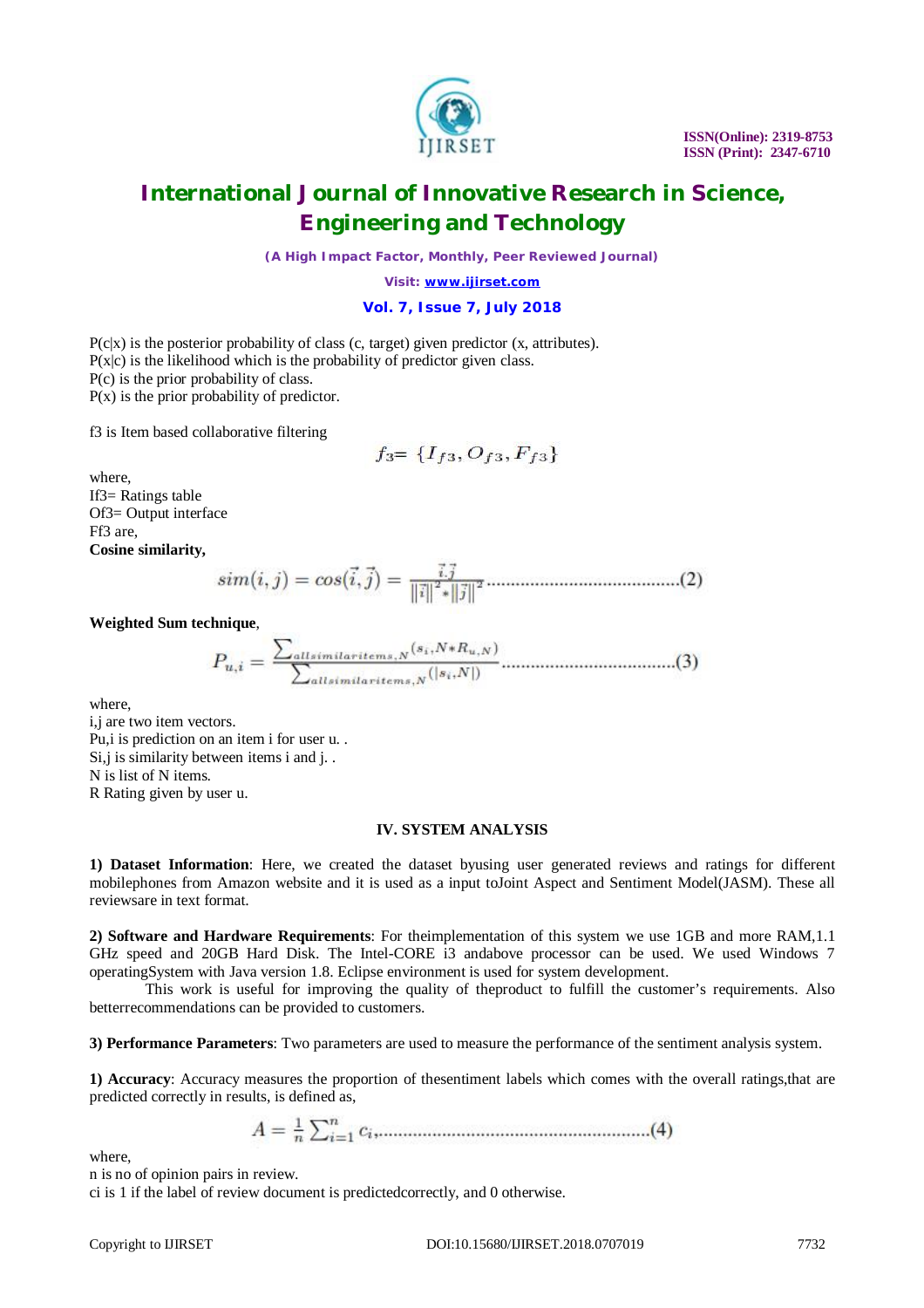

*(A High Impact Factor, Monthly, Peer Reviewed Journal)*

*Visit: [www.ijirset.com](http://www.ijirset.com)*

#### **Vol. 7, Issue 7, July 2018**

If accuracy of the system is greater, the performance ofthe system is high.

**2) Computation Time**: Computation time is time taken togenerate the result of whole sentiment analysis task. Ifwe get semantic aspect rapidly, quality improvementof the product can be done in a faster way. So if thecomputing time is less, the system will be moreuseful.

#### **A. Implemented Results**

### **1) Result Tables**

Table I gives the value of detected positive and negativeaspects in percentage for JTM and JASM models.

|            | <b>Positive Aspects</b> |       | <b>Negative Aspects</b> |             |
|------------|-------------------------|-------|-------------------------|-------------|
| Product Id | <b>JST</b>              | JASM  | JST                     | <b>JASM</b> |
|            | 72                      | 87.11 | 28                      | 12.89       |
| 2          | 60.44                   | 75.26 | 39.56                   | 24.74       |
| 3          | 55.32                   | 69.45 | 44.68                   | 30.55       |
|            | 57.72                   | 70.30 | 42.28                   | 29.70       |
|            | 51.56                   | 63.78 | 48.44                   | 36.22       |

### TABLE I NUMBER OF POSITIVE AND NEGATIVE ASPECTS IN PERCENTAGE

It is observed that in JASM the aspect are detected more accurately. So in JASM the percentage of positive aspect detection increases and percentage of negative aspect detection decreases than JTM.

Table II gives the value of aspect level sentiment classification accuracy of JTM and JASM model in percentage.

### TABLE II SENTIMENT CLASSIFICATION ACCURACY OF JTM AND JASM MODEL IN PERCENTAGE.

|            | <b>Accuracy in Percentage</b> |       |  |
|------------|-------------------------------|-------|--|
| Product ID | JST                           | JASM  |  |
|            | 51.51                         | 63.63 |  |
|            | 92.59                         | 100   |  |
|            | 67.85                         | 75    |  |
|            | 65.38                         | 80.76 |  |
|            | 93.10                         | 100   |  |

It is observed that sentiment classification Accuracy of JASM is more than that of JTM for all products.

Table III gives the value of computation time for JTM and JASM model in millisecond.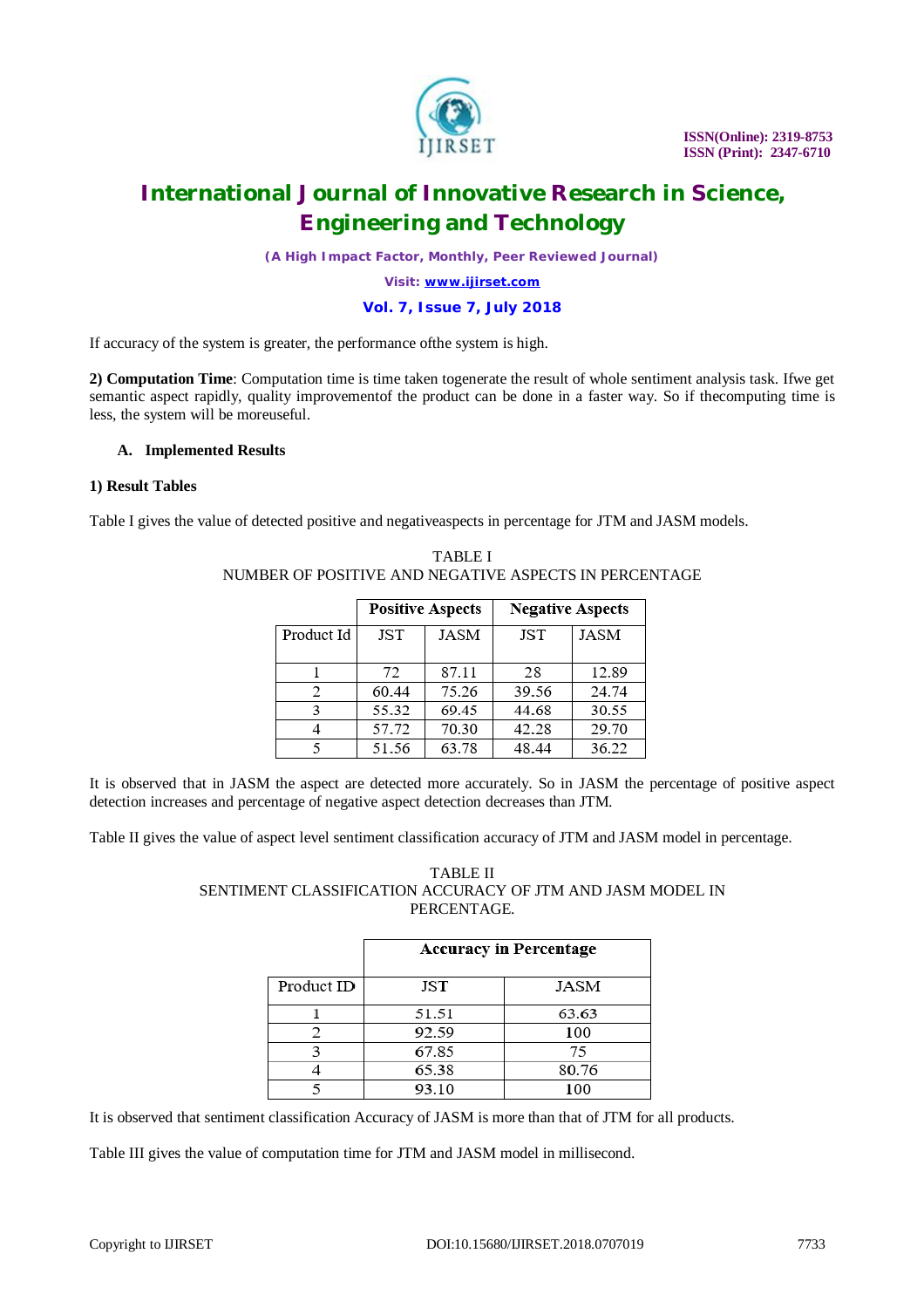

*(A High Impact Factor, Monthly, Peer Reviewed Journal)*

*Visit: [www.ijirset.com](http://www.ijirset.com)*

### **Vol. 7, Issue 7, July 2018**

#### TABLE III COMPUTATION TIME FOR JTM AND JASM MODEL IN MILLISECOND.

|            | <b>Computation Time in millisecond</b> |       |  |
|------------|----------------------------------------|-------|--|
| Product ID | JST                                    | JASM  |  |
|            | 0.443                                  | 0.322 |  |
|            | 0.404                                  | 0.368 |  |
|            | 0.327                                  | 0.241 |  |
|            | 0.344                                  | 0.319 |  |
|            | 0.376                                  | 0.344 |  |

From the values of table III It is observed that computation time required for JASM is less than that for JTM.

### **2) Result Graphs**

Fig 2 represents the bar graph that shows the result of aspect level sentiment analysis. Graph has x-axis as a product Id and y-axis as number of detected positive and negative aspects in percentage.



Fig. 2. Aspect level sentiment analysis for different products

It is observed that more positive aspects are detected in JASM model.

Fig 3 represents the bar graph that gives the value ofsentiment classification accuracy for JTM and JASM model in percentage.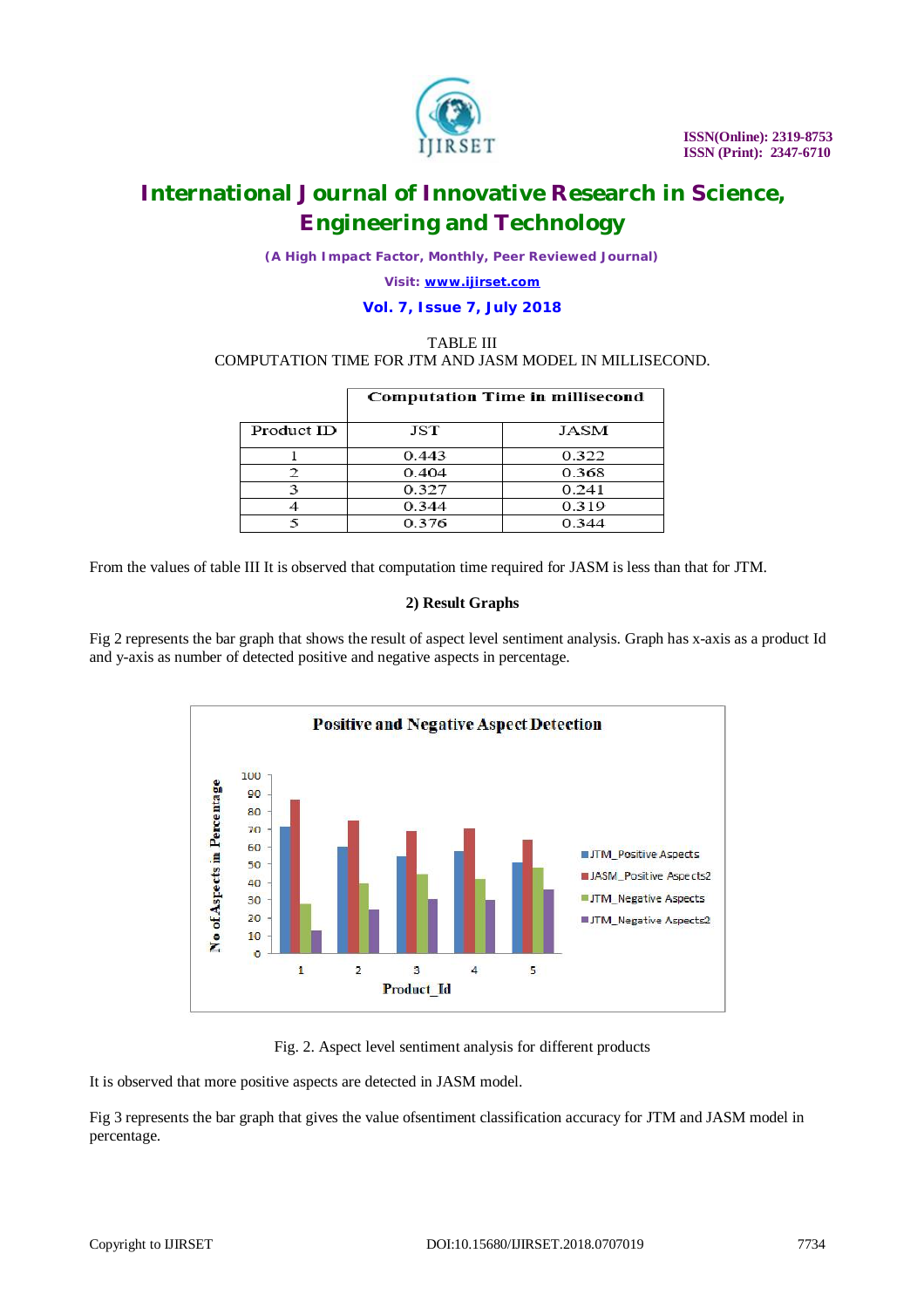

*(A High Impact Factor, Monthly, Peer Reviewed Journal)*

*Visit: [www.ijirset.com](http://www.ijirset.com)*

### **Vol. 7, Issue 7, July 2018**



Fig. 3. Sentiment classification accuracy for JTM and JASM model fordifferent product

From Fig.3 it is observed that sentiment classification accuracy increases for every product in JASM model.

Fig 4 represents the bar graph that gives computation time in millisecond for JTM and JASM model.



Fig. 4. Computation time for JTM and JASM model for different products

From Fig.4 it is observed that For JASM requires less computation time than that of JTM.

**1) Results**: We have given text reviews and ratings fordifferent mobile phones which are collected from Amazonwebsite, as a input to the system. We get opinion pairsconsisting of aspect and corresponding opinion word fromwhich we can get positive and negative aspect according totheir orientations. Sentiment prediction accuracy is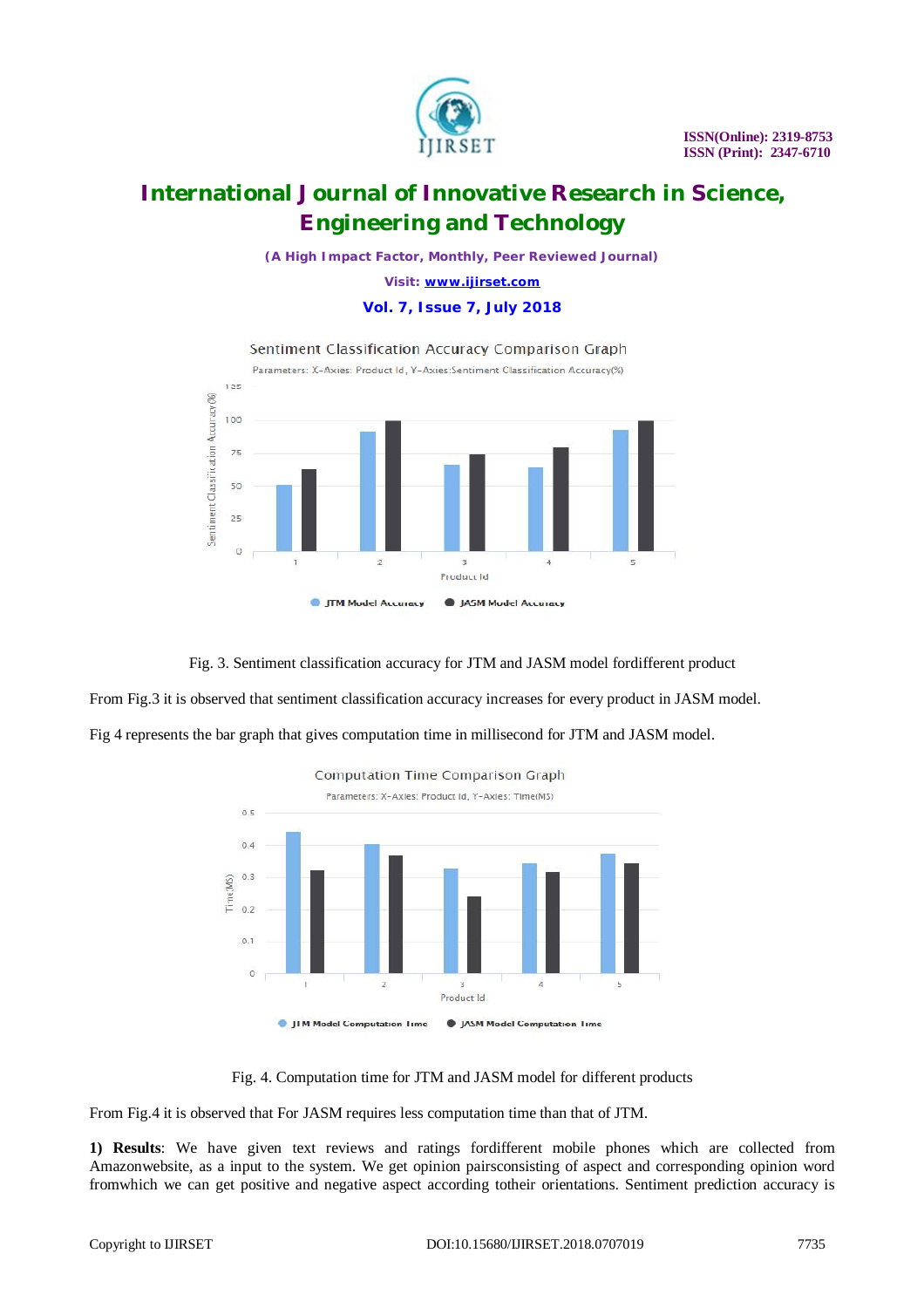

*(A High Impact Factor, Monthly, Peer Reviewed Journal)*

*Visit: [www.ijirset.com](http://www.ijirset.com)*

#### **Vol. 7, Issue 7, July 2018**

calculatedfor implemented system and compared with existing JTM model. Also computation time required for JASM is calculatedand compared with JTM.

It is observed that JASM generates more accurate resultsfor each product. Also JASM model requires less computationtime than JTM model.

### **V. CONCLUSION**

In this work, we focus on treatment of aspect based sentiments and overall sentiments, and our aim is to increase the accuracy and decrease the computation time of the sentiment analysis system. For that we have developed supervised probabilistic model that is joint aspect and sentiment model(JASM)which is based on Latent Dirichlet Allocation(LDA) model, which perform the aspect based and overall sentiment identification under unified framework. This model considers ratings associated with text reviews as supervised information, also determines aspects and their opinion words.

As Sentiment classification is the important part in sentiment analysis, so for improvement in accuracy and time complexity Naive Bayes classifier is used as it is great choice for text classification. Naive Bayes classifier requires short computational time for training the data and improves classification performance in terms of accuracy and computation time by removing irrelevant features.

Also recommendation system is developed based on resultsof sentiment analysis. Mostly recommendation system generates a cold start problem, but JASM system overcomes it by using item based collaborative filtering techniques.

#### **ACKNOWLEDGMENT**

Every orientation work has a mark of many people and itis the responsibility of author to convey an intense gratitudefor the same. I feel colossal pleasure to express deep senseof gratitude and indebtedness to my guide Prof. (Mrs) Dr. S.A. Itkar, for constant uplifting and virtuous guidance. I alsoexpress my sincere gratitude to the Department of ComputerEngineering and Library of my college. Last but not the least; Iam grateful to my friends and my parents for their best wishes.

#### **REFERENCES**

[1] Zhen Hai, Gao Cong, Kuiyu Chang, Peng Cheng, and ChunyanMiao,"Analyzing Sentiments in One Go: A Supervised Joint Topic ModelingApproach,"IEEE Transactions on Knowledge and Data Engineering,2017.

[2] Z. Hai, G. Cong, K. Chang, W. Liu, and P. Cheng, Coarse-to-fine review selection via supervised joint aspect and sentiment model, in Proceedingsof the 37th International ACM SIGIR Conference on Research andDevelopment in Information Retrieval, ser. SIGIR 14.New York, NY,USA: ACM, 2014, pp. 617626.

[3] S. Kim, J. Zhang, Z. Chen, A. Oh, and S. Liu, A hierarchical aspectsentimentmodel for online reviews, in Proceedings of the Twenty-SeventhAAAI Conference on Artificial Intelligence, ser. AAAI13. AAAI Press,2013, pp. 526533.

[4] C. Lin, Y. He, R. Everson, and S. Ruger, Weakly supervised jointsentiment-topic detection from text,IEEE Transactions on Knowledge andData Engineering, vol. 24, no. 6, pp. 11341145, Jun. 2012.

[5] Y. Jo and A. H. Oh, Aspect and sentiment unification model for onlinereview analysis, in Proceedings of the fourth ACM international conferenceonWeb search and data mining, ser. WSDM11. New York, NY, USA:ACM, 2011, pp. 815824.

[6] D. M. Blei, A. Y. Ng, and M. I. Jordan, Latent dirichlet allocation,J.Mach. Learn. Res., vol. 3, pp. 9931022, March 2003.

[7] Mohamad Syahrul Mubarok, Adiwijaya, and Muhammad DwiAldhi,"Aspect-based sentiment analysis to review products using NaveBayes,"American Institute of Physics,2017.

[8] F.O. Isinkaye a, Y.O. Folajimi b, B.A. Ojokoh, "Recommendation systems:Principles, methods and evaluation,"Egyptian Informatics Journal(2015) 16, 261273,2015.

[9] BadrulSarwar, George Karypis, Joseph Konstan, and John Riedl, ItemBased Collaborative Filtering Recommendation Algorithms, WWW10,May 15, 2001.

[10] C. Lin and Y. He, Joint sentiment/topic model for sentiment analysis, inProceedings of the 18th ACM conference on Information and knowledgemanagement, ser. CIKM09. New York, NY, USA: ACM, 2009, pp. 375384.

[11] B. Liu, Sentiment analysis and opinion mining, Synthesis Lectures onHuman Language Technologies, vol. 5, no. 1, pp. 1167, May 2012.

[12] M. Taboada, J. Brooke, M. Tofiloski, K. Voll, and M. Stede, Lexiconbasedmethods for sentiment analysis, Comput. Linguist., vol. 37, no. 2,pp. 267307, Jun. 2011.